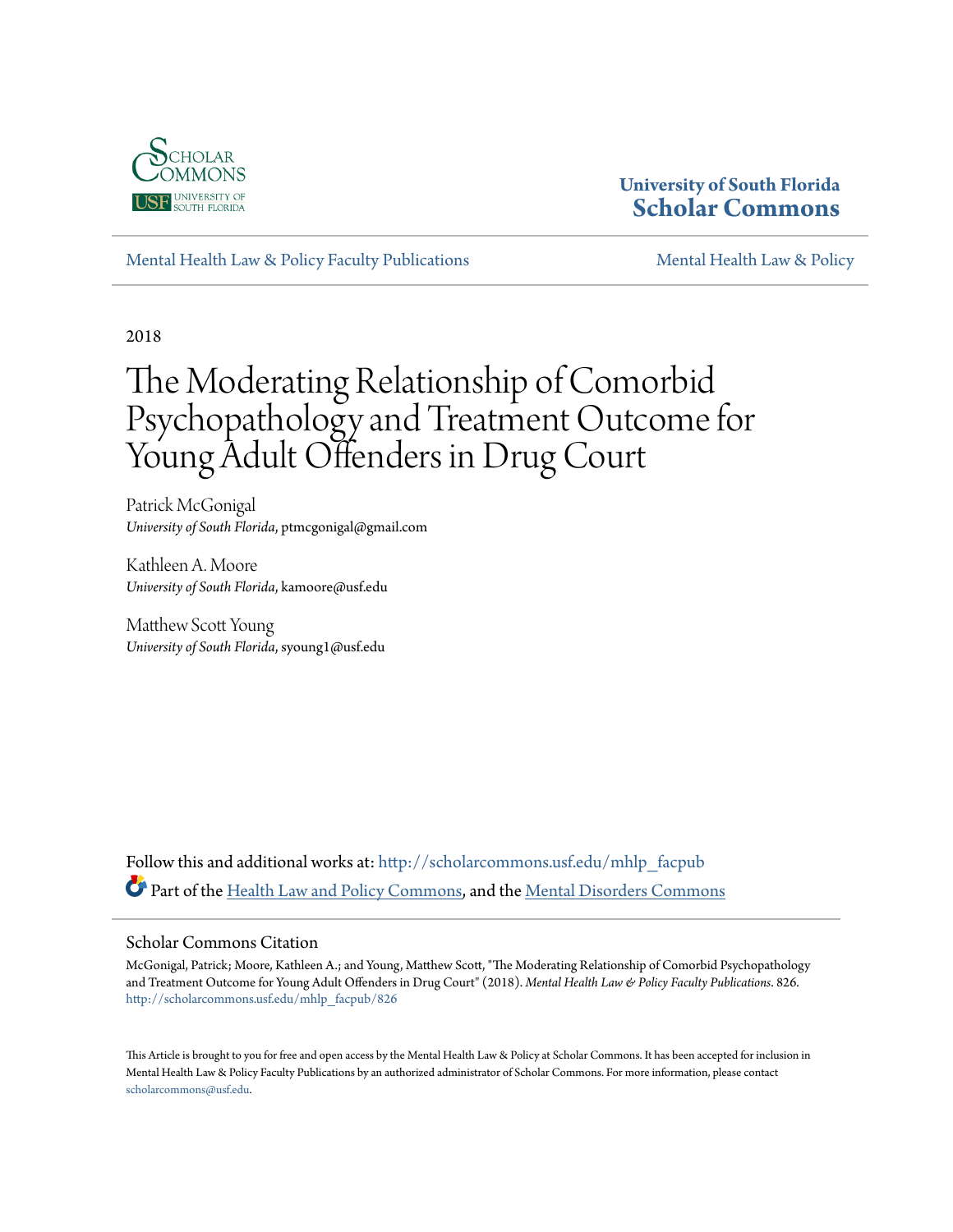<http://www.imedpub.com/>

**Dual Diagnosis: Open Access ISSN 2472-5048**

**2018**

Vol.3 No.2:7

DOI: 10.4172/2472-5048.100041

# **The Moderating Relationship of Comorbid Psychopathology and Treatment Outcome for Young Adult Offenders in Drug Court**

## **Patrick T. McGonigal\*, Kathleen A. Moore, Matthew Scott Young**

Florida Mental Health Institute Tampa, University of South Florida, FL 33620

\*Corresponding author: Patrick T. McGonigal, Florida Mental Health Institute Tampa, University of South Florida, USA, Tel: (401) 444-3402; Fax: (401) 444-8836; E-mail: ptmcgonigal@gmail.com

**Received date:** May 15, 2018; **Accepted date**: May 31, 2018; **Published date:** June 7, 2018

Citation: McGonigal PT, Moore KA, Young MS (2018) The moderating relationship of comorbid psychopathology and treatment outcome for young adult offenders in drug court Dual Diagn Open AccVol.3 No.2:7.

Copyright: ©2018 McGonigal PT. This is an open-access article distributed under the terms of the Creative Commons Attribution License, which permits unrestricted use, distribution, and reproduction in any medium, provided the original author and source are credited.

# **Abstract**

Title: The moderating relationship of comorbid psychopathology and treatment outcome for young adult offenders in drug court.

Background: The drug court system is an alternative to incarceration that provides offenders with non-violent, substance motivated crimes with an opportunity to dismiss their charges and undergo a rigorous substance abuse treatment program. It is unknown whether drug court is effective for young adult clients and the role of co-occurring psychopathology within this context.

**Methods:** This study evaluated the overall effectiveness of a drug court system applied to young adult offenders ages 18-26, and additionally explored the moderating relationship of psychiatric symptoms on treatment outcome. Seventy-four clients were assessed at baseline and at 6-month follow-up.

Findings: Participants reported reductions in substance use (M=35.51, SD=29.92; M=7.79, SD=17.83; t(71)=7.00, p<0.001) and mental health symptoms (M=48.26, SD=36.49; M=36.40, SD=37.99; t(71)=2.05, p<0.05) at follow-up. Additionally, moderators of outcome were found based on internalizing and externalizing mental health symptoms.

**Conclusions:** Drug court may be an effective alternative to incarceration for young adults and may benefit higher severity clients in particular.

**Keywords**: Substance abuse, Internalizing disorder, mental health

# **Introduction**

Since its inception, the American criminal justice system has focused on punishing offenders to deter and prevent criminal activity. In 2013, about 2 million American citizens were incarcerated-approximately 716 people per 100,000 [1,2]. Contrary to expectations, incarceration has been consistently

demonstrated as widely ineffective for preventing recidivism [3-5]. In particular, offenders with substance abuse issues have become a growing concern within the criminal justice system. Mandatory minimums on drug offenses, combined with the rigorous conviction of non-violent drug offenders, have fueled an extraordinary amount of incarcerated offenders with addictions [6]; Offenders struggling with addictions are about 82% more likely to recidivate than non-addicted offenders upon release [3]. Without adequate substance abuse and mental health services, offenders with addictions are at a higher risk of recidivism upon release into the community.

Adult drug court is a problem-solving court created to divert offenders with substance abuse issues from incarceration by focusing predominately on rehabilitation. The drug court system is a collaborative effort between court personnel (e.g. judges, drug court specialists, state attorneys, and public defenders), treatment providers, independent evaluators, and offenders to eliminate addictions. Eligible drug offenders are given the option to participate in drug court; upon agreement, clients are mandated to complete a rigorous and intensive treatment regimen combined with ongoing random drug testing and scheduled court appearances. Contingent upon their completion of treatment, the drug court will dismiss their charges and oftentimes expunge their criminal record. If an offender fails to complete treatment, commits an additional crime or consistently fails drug tests, the individual is convicted and sentenced thereafter.

While most research literature suggests the effectiveness of drug court [7-10], there is a scarce understanding on whether these findings translate to young adult offenders whose experiences are notably different given their developmental context [11]. Additionally, existing research has yet to identify specific characteristics of individuals that are more or less likely to benefit from drug court. Identifying potential moderators of treatment for this population has large implications for judicial personnel, clinicians, and policy makers. In particular, cooccurring psychopathology is widely prevalent among individuals with substance use disorders (up to 65%) [12]. Clients with co-occurring psychopathology may respond more positively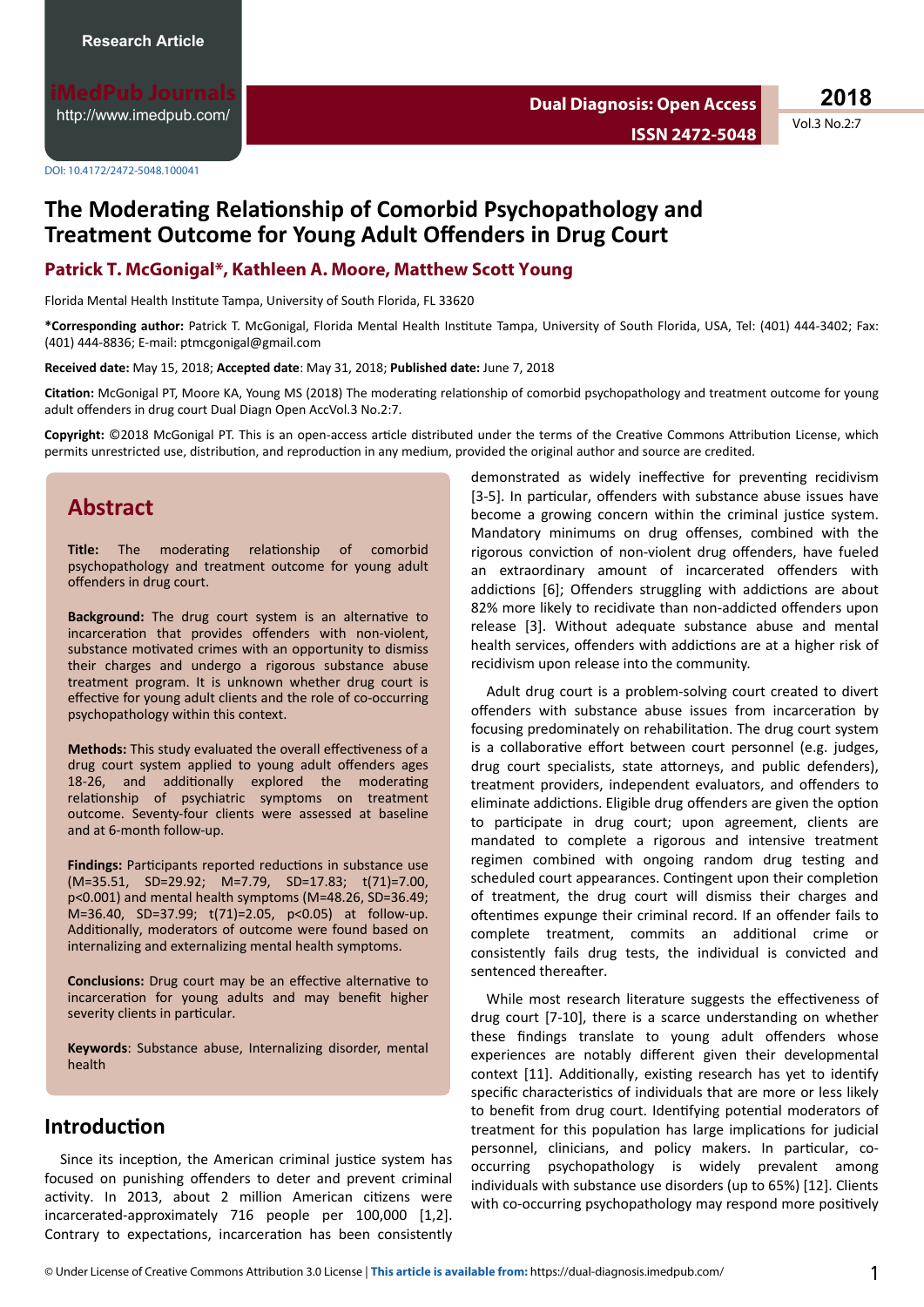Vol.3 No.2:7

to comprehensive treatment models that factor underlying disorders.

#### **Current study**

The present study aims to resolve several disparities in existing literature by evaluating the effectiveness of a young adult drug court program in Florida and identifying potential moderators of treatment outcome based on co-occurring psychopathology. The intervention was a combined mental health and substance abuse treatment program housed within an adult drug court that targets non-violent young adult offenders (ages 18-26) with crimes associated with illegal substances.

This study had several objectives and components including to: 1) evaluate the initial six-month effectiveness of a young adult drug court model by measuring clients' overall substance use and mental health symptomatology, and 2) determine if baseline psychopathology moderated the program's effectiveness on outcome. All protocol and procedures were approved by an IRB at the University of South Florida, and informed consent was obtained from each participant before any study activities were initiated.

# **Method**

## **Participants**

Inclusion criteria for participating in the program include male and female young adult offenders with drug motivated nonviolent felony charges. Sex offenders and violent/noncompliant offenders are excluded from participating in the court. The present study investigated client progress over a six-month period of time since beginning substance abuse treatment. Clients were mandated to undergo intensive treatment in three stages: (1) three months at three times a week, then (2) three months at two times a week, and finally (3) three to six months of aftercare with individual therapy, support groups, and drug tests. Of the participants enrolled in the program, 98 completed baseline assessments, and 74 completed both baseline and sixmonth follow-up measures at the time of analysis. As can be seen in Table 1, about 64% were female, the average age was about 22.5 years old, and approximately 84% were Caucasians. More than half (58%) did not complete high school, with 42% completing high school or GED. 85% of the sample were single.

Those that completed both baseline and follow-up measures did not differ in most demographic variables (all ps>0.05), however those that completed treatment were more likely to have completed high school (p<0.05). Those who completed follow-up assessments endorsed more symptoms റf psychopathology at baseline than those who did not (p<0.01). In contrast, participants who did not complete follow-up measures had higher reported cocaine use (p<0.001).

Table 1: Demographics characteristics ( $n = 98$ ).

| Gender                                                           |    |              |  |  |  |  |  |  |
|------------------------------------------------------------------|----|--------------|--|--|--|--|--|--|
| Male                                                             | 35 | 36.6         |  |  |  |  |  |  |
| Female                                                           | 63 | 64.3         |  |  |  |  |  |  |
| Age (years)                                                      | 98 | 22.5 (2.21)  |  |  |  |  |  |  |
| Race/Ethnicity                                                   |    |              |  |  |  |  |  |  |
| Caucasian                                                        | 82 | 83.7         |  |  |  |  |  |  |
| African-American                                                 | 1  | 2.9          |  |  |  |  |  |  |
| Hispanic/Latino                                                  | 1  | $\mathbf{1}$ |  |  |  |  |  |  |
| Mixed                                                            | 12 | 12.2         |  |  |  |  |  |  |
| Other                                                            | 1  | 1            |  |  |  |  |  |  |
| <b>Education (years)</b>                                         |    |              |  |  |  |  |  |  |
| Less than high school diploma                                    | 57 | 58.2         |  |  |  |  |  |  |
| High school diploma/GED                                          | 41 | 41.8         |  |  |  |  |  |  |
| Associate's degree                                               | 3  | 2.5          |  |  |  |  |  |  |
| Bachelor's degree                                                | 1  | 1            |  |  |  |  |  |  |
| Vocational/trade certificate                                     | 14 | 14.3         |  |  |  |  |  |  |
| <b>Sexual Orientation</b>                                        |    |              |  |  |  |  |  |  |
| Heterosexual                                                     | 88 | 85.4         |  |  |  |  |  |  |
| Homosexual, gay or lesbian                                       | 4  | 3.8          |  |  |  |  |  |  |
| <b>Bisexual</b>                                                  | 4  | 3.8          |  |  |  |  |  |  |
| Non-sexual or asexual                                            | 2  | 1.9          |  |  |  |  |  |  |
| <b>Marital status</b>                                            |    |              |  |  |  |  |  |  |
| Married                                                          | 1  | $\mathbf{1}$ |  |  |  |  |  |  |
| Living with someone as married                                   | 1  | 1            |  |  |  |  |  |  |
| Married but living apart                                         | 5  | 4.8          |  |  |  |  |  |  |
| Divorced                                                         | 1  | $\mathbf{1}$ |  |  |  |  |  |  |
| Legally separated                                                | 2  | 1.9          |  |  |  |  |  |  |
| Single                                                           | 88 | 85.4         |  |  |  |  |  |  |
| Pregnant                                                         | 4  | 3.9          |  |  |  |  |  |  |
| Note: Percentages represent valid % due to limited missing data. |    |              |  |  |  |  |  |  |

## **Measures**

This study conducted an evaluation using data obtained from the measures described below. Data were collected from each participant at baseline upon entering drug court treatment and subsequently six months later.

The Global Appraisal of Individual Needs-Q3: MI assessment (GAIN-Q3) The GAIN assessment is a brief comprehensive evaluation tool administered via a 20-40-minute structured clinical interview by a trained clinical research assistant [13]. The interview is divided into several components assessing school problems, work problems, physical health, sources of stress, risk behaviours for infectious diseases, mental health, substance use, and crime and violence. These analyses focused on substance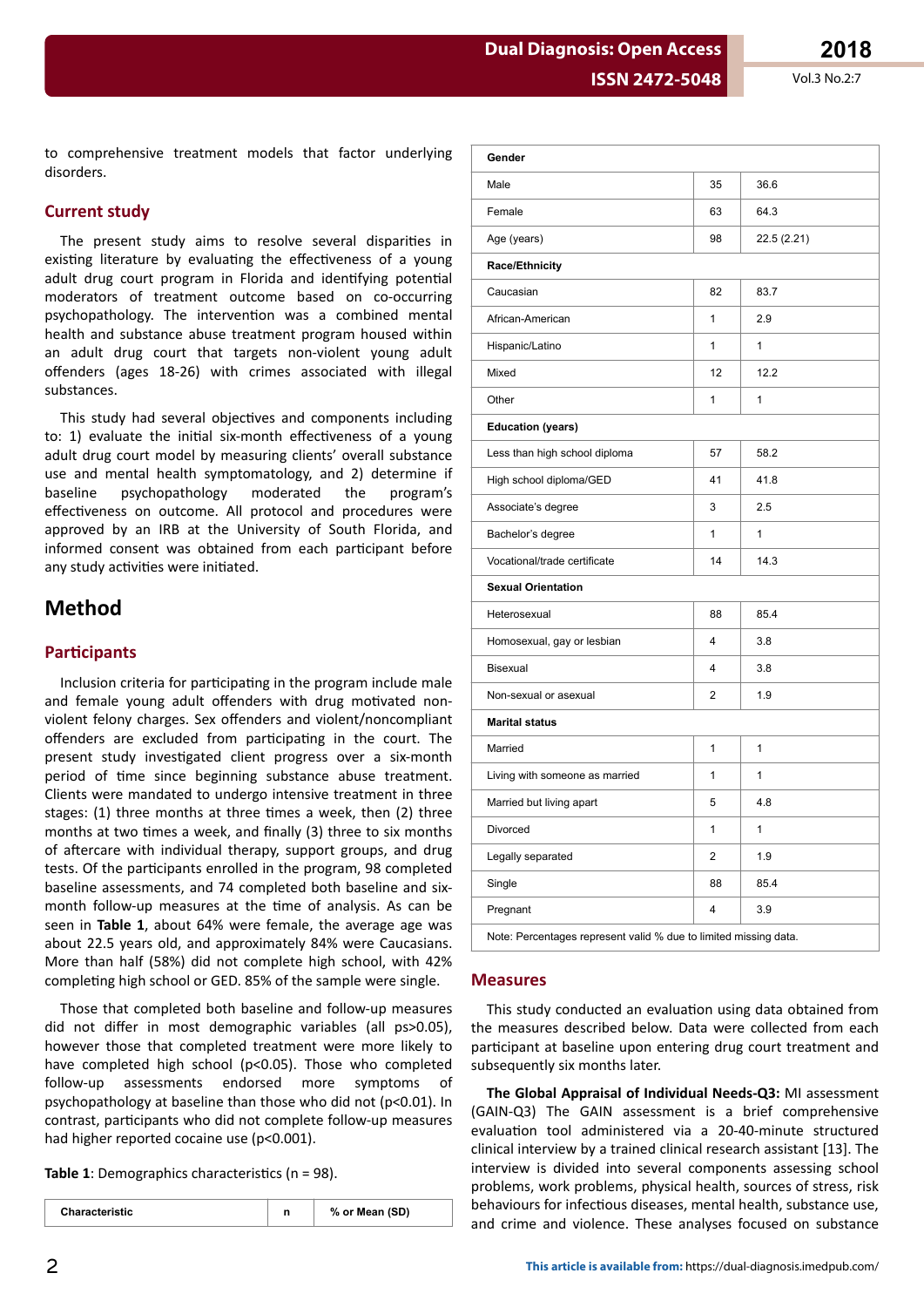**Dual Diagnosis: Open Access**

use measured by the GAIN-Q3. Cronbach's alpha internal consistency reliability scores were fair,  $\alpha$ =0.66 at baseline and α=0.65 at follow-up.

**Brief Symptom Inventory (BSI):** The BSI is a 53 item selfreport measure that assesses overall mental health functioning [14]. The BSI is divided into nine subscales that measure symptoms of (1) somatization, (2) obsessive compulsion, (3) interpersonal sensitivity, (4) depression, (5) anxiety, (6) hostility, (7) phobic anxiety,  $(8)$  paranoid ideation, and  $(9)$  psychoticism. Internal consistency reliability scores were very strong, Cronbach's  $\alpha$ =0.96 at baseline and follow-up.

## **Analyses**

Descriptive statistics were used to characterize the sample. To answer questions associated with treatment effectiveness paired samples t-tests were conducted on several variables associated with substance use and mental health symptomatology using SPSS 22 software. To investigate moderators of treatment outcome via presenting psychopathology, participants were categorized into two groups: lower severity (by reporting internalizing disorder symptoms for less than 45 out of 90 days at baseline) and higher severity (by reporting internalizing disorder symptoms for 45 days or more out of 90 days at baseline). Internalizing disorder symptoms included depressive symptoms (i.e., low mood, hopelessness), insomnia, anxiety (i.e., nervousness, panic-symptoms), posttraumatic stress symptoms, suicidality, and auditory/visual hallucinations.

Symptoms included in analyses were further characterized as impairing and distressing; impairment and distress were respectively defined as symptoms that prevent the client from fulfilling daily responsibilities, and symptoms that create a significant subjective disturbance. Second, a series of between subjects repeated measures analyses of variance (ANOVAs) were performed to determine if various outcomes were moderated as reflected by significant group by time interactions: third, when significant predictors were identified, additional paired samples t-tests were used as follow-up tests to help further understand the nature of the moderating relationships.

## **Results**

## **Substance use**

Clients reported the total number of days they used any alcohol or drugs within the last 90 days at baseline and 6-month follow-up. Clients reported reductions in overall substance use (M=35.51, SD=29.92; M=7.79, SD=17.83; t(71)=7.00, p<0.001). Similarly, clients reported decreases in alcohol use (M=14.67, SD=21.93; M=1.96, SD=7.83; t(72)=4.64, p<0.001), heroin, methadone, and opioid use (M=13.51, SD=21.67; M=3.30, SD=11.68; t(72)=3.78, p<0.001), and a variable representing other drug use (M=7.19, SD=17.41; M=1.27, SD=7.11; t(72)=2.85, p<0.01) **(Table 2)**.

Table 2: Client substance use outcomes within the past 90 Days at baseline and 6 months after program enrollment (n=74).

|                                                              |    | <b>Participants</b> |    |                                       |                            |  |  |  |  |
|--------------------------------------------------------------|----|---------------------|----|---------------------------------------|----------------------------|--|--|--|--|
|                                                              |    | <b>Baseline</b>     |    | after program<br>months<br>enrollment | Significance               |  |  |  |  |
|                                                              | n  | M(SD)               | n  | M(SD)                                 |                            |  |  |  |  |
| Overall Substance Use***                                     | 72 | 35.51 (29.92)       | 72 | 7.79 (17.83)                          | t=7.00 (df=71) p<.001      |  |  |  |  |
| Alcohol***                                                   | 73 | 14.67 (21.93)       | 73 | 1.96(7.83)                            | $t = 4.64$ (df=72) p < 001 |  |  |  |  |
| Heroin, Methadone, or Opioid***                              | 73 | 13.51 (21.67)       | 72 | 3.30(11.68)                           | t=3.78 (df=72) p<.001      |  |  |  |  |
| Other drug use**                                             | 73 | 7.19 (17.41)        | 73 | 1.27(7.11)                            | t=2.85 (df=72) p<.01       |  |  |  |  |
| Cocaine/Crack                                                | 72 | 3.65(11.56)         | 72 | 1.28(8.42)                            | t=1.45 (df=71) p=.153      |  |  |  |  |
| $i$ p<.05; $i$ <sup>*</sup> p<.01; $i$ <sup>***</sup> p<.001 |    |                     |    |                                       |                            |  |  |  |  |

## **Mental health symptomatology**

In addition to reductions in substance use, clients reported overall reductions in internalizing disorder symptoms (M=48.26, SD=36.49; M=36.40, SD=37.99; t(71)=2.05, p<0.05) within 90 days of their assessment. Participants also reported decreases in symptoms on the BSI assessment's global severity index (M=0.59, SD=0.71; M=0.44, SD=0.56; t(73)=2.45, p<0.01). Additional BSI subscale reductions were found in somatization (M=0.52, SD=0.75; M=0.29, SD=0.44; t(73)=3.55, p<0001), anxiety (M=0.62, SD=0.84; M=0.42, SD=0.65; t(73)=2.47, p<0.01), psychoticism (M=0.52, SD=0.73; M=0.36, SD=0.58; t(73)=2.25, p<0.05), as well as phobic anxiety (M=0.35, SD=0.69; M=0.22, SD=0.49; t(73)=1.98, p=0.05) **(Table 3)**.

**Table 3**: Client mental health outcomes at baseline and 6 months after program enrollment (n=74).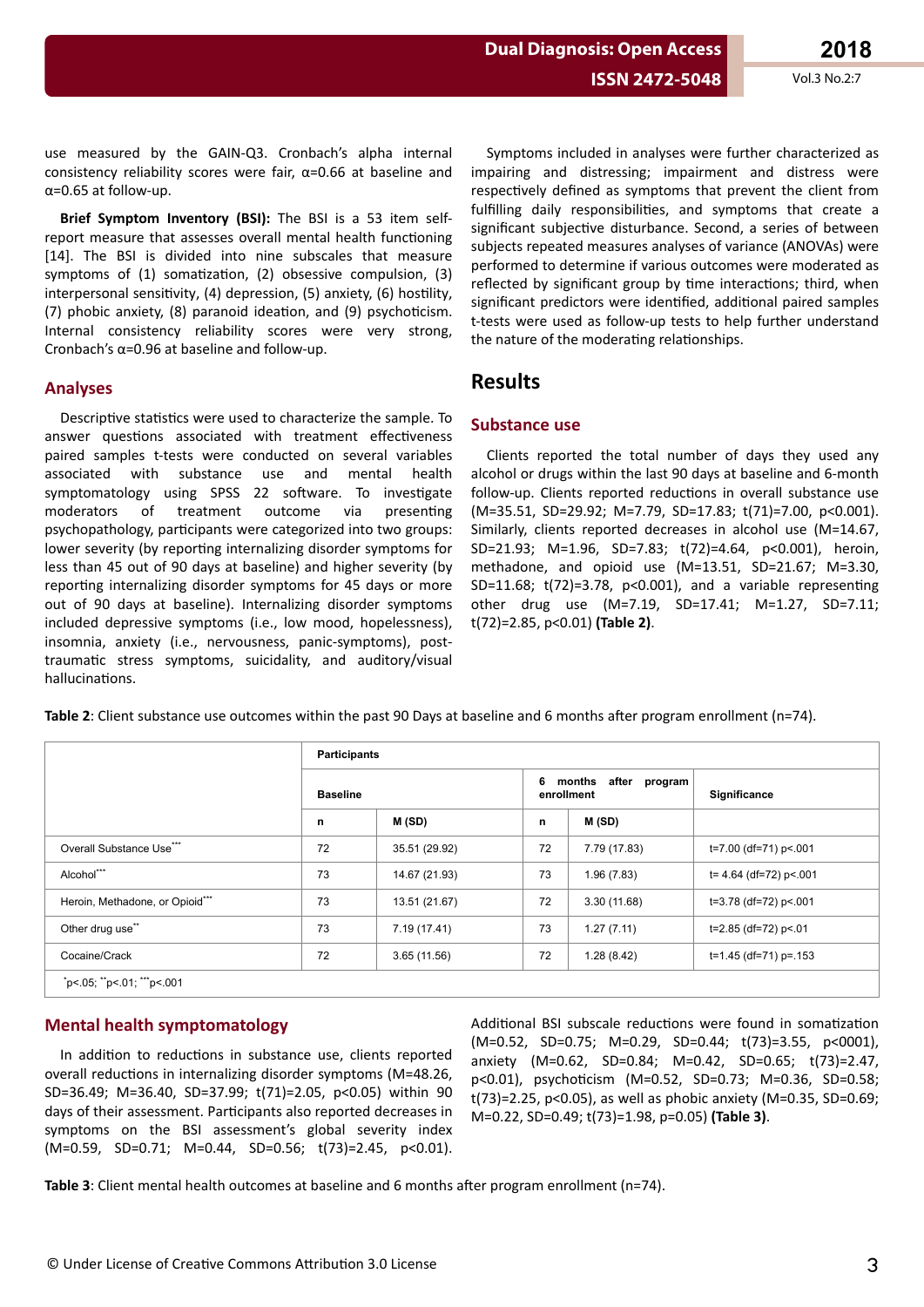**Dual Diagnosis: Open Access**

|                                                                                               | <b>Participants</b> |               |                 |                            |                           |  |
|-----------------------------------------------------------------------------------------------|---------------------|---------------|-----------------|----------------------------|---------------------------|--|
|                                                                                               | <b>Baseline</b>     |               | 6<br>enrollment | after<br>months<br>program | Significance              |  |
|                                                                                               | n                   | M(SD)         | n               | M (SD)                     |                           |  |
| Internalizing Disorder Symptoms1*                                                             | 72                  | 48.26 (36.50) | 72              | 36.40 (37.99)              | t=2.05 (df=71) p=0.04     |  |
| Brief Symptom Inventory Somatization***                                                       | 74                  | 0.52(0.75)    | 74              | 29 (0.44)                  | $t=$ 3.55 (df=73) p=0.001 |  |
| Anxiety**                                                                                     | 74                  | 0.62(0.84)    | 74              | 0.42(0.65)                 | $t=2.47$ (df=73) p=0.01   |  |
| Phobic Anxiety <sup>*</sup>                                                                   | 74                  | 0.35(0.69)    | 74              | 0.22(0.49)                 | t=1.98 (df=73) p=0.05     |  |
| Psychoticism <sup>*</sup>                                                                     | 74                  | 0.52(0.73)    | 74              | 0.36(0.58)                 | t=2.25 (df=73) p=0.02     |  |
| Global Severity Index**                                                                       | 74                  | 0.59(0.71)    | 74              | 0.44(0.56)                 | $t=2.45$ (df=73) p=0.01   |  |
| Symptoms were assessed within the last 90 days of assessment. $p<0.05$ ; $p<0.01$ ; $p<0.001$ |                     |               |                 |                            |                           |  |

Table 4: Client predictors of mental health outcomes at baseline and 6 months after program enrollment (n=74).

|                                                                  | Low Internalizing Disorder<br><b>Symptoms</b> |                 | Internalizing<br>High<br><b>Disorder Symptoms</b> |                 | <b>Subjects</b><br>Repeated<br><b>Between</b><br><b>Measures ANOVAs</b> |                   | Follow-up paired samples t-tests |                          |
|------------------------------------------------------------------|-----------------------------------------------|-----------------|---------------------------------------------------|-----------------|-------------------------------------------------------------------------|-------------------|----------------------------------|--------------------------|
|                                                                  | <b>Baseline</b>                               | <b>6 Months</b> | <b>Baseline</b>                                   | <b>6 Months</b> | time                                                                    | Time x group      | <b>Low Internal</b>              |                          |
|                                                                  | M(SD)                                         | M(SD)           | M(SD)                                             | M(SD)           | F-value<br>(p-<br>value)                                                | F-value (p-value) | t-value<br>(p-<br>value)         | t-value<br>(p-<br>value) |
| <b>Brief</b><br>Symptom<br>Inventory<br>Global<br>Severity Index | 0.2(0.28)                                     | 0.35(0.44)      | 0.91<br>(0.79)                                    | 0.5(0.63)       | 5.15 (0.026)                                                            | 24.96 (0.000)     | $-2.68(0.012)$                   | 4.56 (0.000)             |
| Somatization                                                     | 0.18(0.35)                                    | 0.22(0.36)      | 0.78<br>(0.87)                                    | 0.34<br>(0.49)  | 11.87 (0.001)                                                           | 16.92 (0.000)     | $-1.00(0.325)$                   | 4.42 (0.000)             |
| Obsessive-<br>Compulsive                                         | 0.21(0.38)                                    | 0.47(0.6)       | 1.28<br>(1.05)                                    | 0.76<br>(0.99)  | 1.99(0.163)                                                             | 17.40 (0.000)     | $-3.18(0.003)$                   | 3.38(0.002)              |
| Interpersonal<br>Sensitivity                                     | 0.15(0.3)                                     | 0.32(0.53)      | 0.9(1.08)                                         | 0.49<br>(0.79)  | 1.96(0.17)                                                              | 11.64 (0.001)     | $-2.01(0.053)$                   | 3.00(0.005)              |
| Depression                                                       | 0.19(0.33)                                    | 0.36(0.56)      | 0.96<br>(0.97)                                    | 0.59<br>(0.89)  | 1.48 (0.228)                                                            | 11.04 (0.001)     | $-1.83(0.077)$                   | 2.96 (0.005)             |
| Anxiety                                                          | 0.24(0.40)                                    | 0.35(0.53)      | 0.92<br>(0.98)                                    | 0.48<br>(0.74)  | 5.10 (0.027)                                                            | 14.25 (0.000)     | $-1.81(0.08)$                    | 3.63(0.001)              |
| Hostility                                                        | 0.21(0.36)                                    | 0.50(0.78)      | 0.68<br>(0.75)                                    | 0.37<br>(0.50)  | 0.030(0.86)                                                             | 16.13 (0.000)     | $-2.32(0.027)$                   | 3.48(0.001)              |
| <b>Phobic Anxiety</b>                                            | 0.04(0.13)                                    | 0.12(0.36)      | 0.60<br>(0.85)                                    | 0.31<br>(0.55)  | 3.06 (0.085)                                                            | 8.60 (0.005)      | $-1.48(0.148)$                   | 2.8(0.008)               |
| Paranoid Ideation                                                | 0.22(0.36)                                    | 0.41(0.52)      | 0.94<br>(0.91)                                    | 0.54<br>(0.74)  | 1.69(0.199)                                                             | 14.62 (0.000)     | $-2.71(0.011)$                   | 3.14(0.003)              |
| Psychoticism                                                     | 0.15(0.37)                                    | 0.27(0.49)      | 0.82<br>(0.81)                                    | 0.44<br>(0.64)  | 4.07 (0.047)                                                            | 14.39 (0.000)     | $-1.45(0.157)$                   | 3.88(0.000)              |
| Overall<br>Substance<br>Use                                      | 32.48<br>(30.26)                              | 7.33 (18.63)    | 38.08<br>(29.79)                                  | 8.18<br>(17.37) | 47.54 (0.000)                                                           | 0.35(0.554)       |                                  |                          |
| Alcohol                                                          | 14.55<br>(21.35)                              | 2.42 (10.44)    | 14.77<br>(22.67)                                  | 1.58<br>(4.82)  | 20.85 (0.000)                                                           | 0.04(0.846)       |                                  |                          |
| Crack/Cocaine                                                    | 5.30 (15.75)                                  | 0.48(2.61)      | 2.26<br>(6.03)                                    | 1.95<br>(11.21) | 2.45(0.122)                                                             | 1.90(0.173)       |                                  |                          |
| Heroin, Methadone or<br>Opioid                                   | 17.03<br>(25.29)                              | 3.15 (11.20)    | 10.60<br>(17.96)                                  | 3.43<br>(12.21) | 15.24 (0.000)                                                           | 1.55(0.218)       |                                  |                          |
| Other Drug Use                                                   | 4.03 (13.25)                                  | 1.94 (10.28)    | 9.8<br>(20.00)                                    | 0.72<br>(2.44)  | 7.37 (0.008)                                                            | 2.88 (0.094)      |                                  |                          |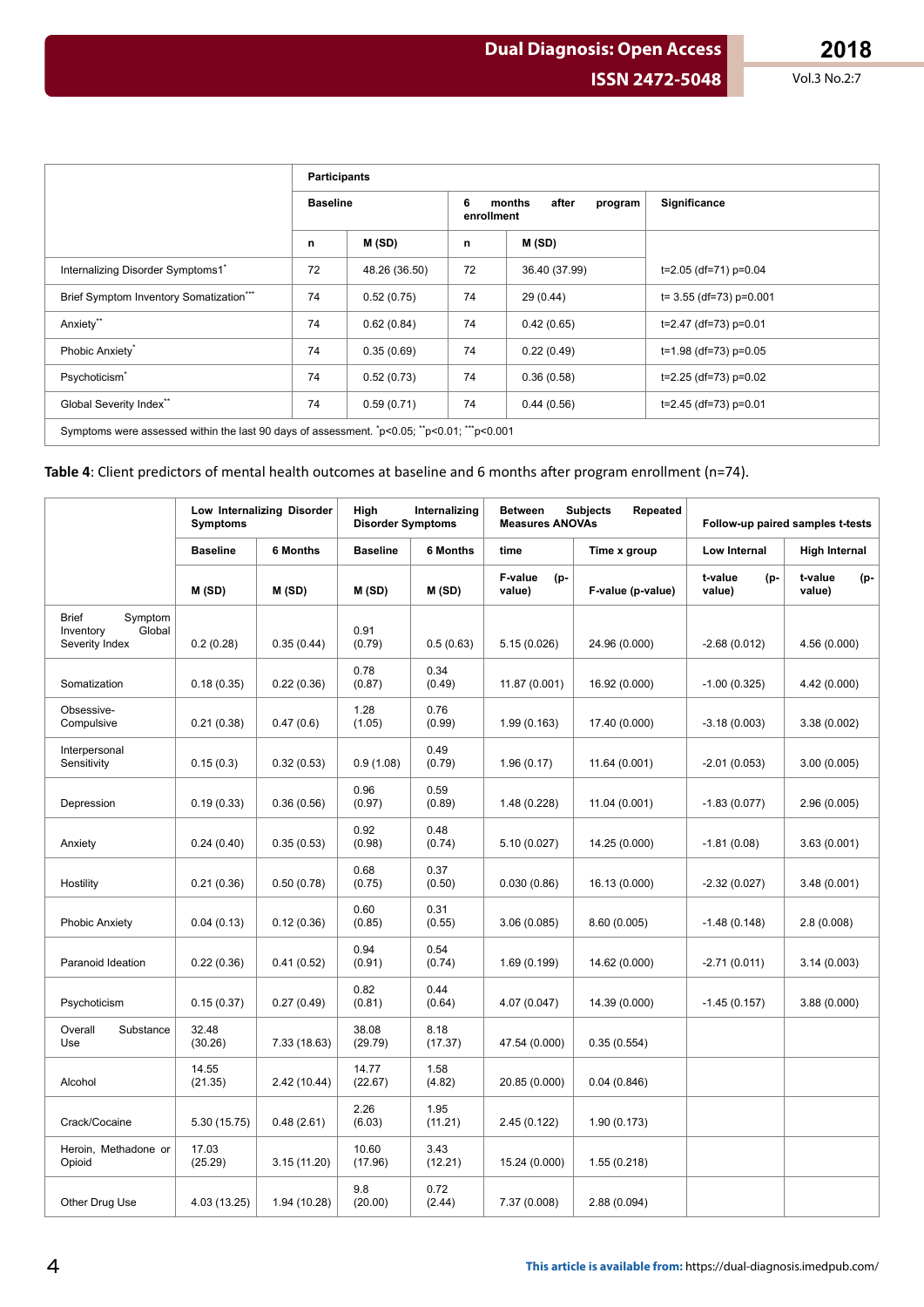## **ISSN 2472-5048**

Vol.3 No.2:7

Analyses were then conducted on mental health symptomatology to identify moderators of treatment outcome. As seen in Table 4, between subjects repeated measures ANOVAs suggested that clients with higher levels of internalizing disorder complaints reported overall more success at reducing psychopathology during substance abuse treatment determined by the BSI. These results were significant on all nine subscales of the measure. Follow-up paired samples t-tests demonstrated that clients with low internalizing disorder symptoms reported statistically significant increases in psychopathology after six months across five BSI subscales. Similar analyses on substance use did not yield significant results, suggesting that clients are reducing substance use at comparable rates regardless of their baseline level of internalizing disorder symptoms.

## **Discussion**

This study found that after completing drug court, young adult participants reported reductions in frequency of overall substance use, and internalizing disorder symptoms at six-month follow-up. These findings compliment previous literature on drug court effectiveness [7-10].

More unique to this study is the focus on young adult offenders ages 18-26. Whereas a disparity in drug court literature includes an independent examination of the young adult population, this study evaluated young adults exclusively and found significant effects. Specifically, our clients expressed reductions in overall substance use, alcohol, heroin, opioid, methadone, and other drug use.

This study investigated the effect of drug court on mental health symptomatology and found that clients reported reductions on internalizing disorder symptoms from baseline to six-month follow-up. This finding was also reflected at significant levels within subscales of the Brief Symptom Inventoryspecifically somatization, anxiety, phobic anxiety, psychoticism, and the global severity index. Additionally, our sample's average score at baseline on the Brief Symptom Inventory's global severity index is 0.59. Compared to adult non-patients, our sample scored at or above 82% of this population, suggesting sample presented that our greater symptoms  $\Omega$ psychopathology than a normative sample [14].

The results of this study also suggest potential moderators of treatment outcome dependent upon baseline mental health characteristics. The evidence above suggests that clients with more impairing and distressing internalizing disorder symptoms at baseline were more successful in reducing psychopathology over the course of six months in treatment compared to clients with less severe symptoms. Further, this study found those with less severe symptoms at intake reported greater levels of psychopathology over the course of treatment. These moderation findings may have emerged for several reasons; first, clinicians may recognize a greater need to assist individuals with more severe symptoms at baseline and therefore direct more of their resources to this group of clients. Second, drug courts were designed to serve high risk offenders; according to the criminological construct called the "risk principle," intensive court monitoring would be expected to achieve the greatest benefits for high-risk offenders with more severe mental health and drug use histories, but may be unnecessary or even contraindicated for low-risk offenders [15,16]. It is possible that participants classified in the low distress group were lower risk individuals who would have been better served in an alternate diversion program with less requirements than a drug court. Consistent with this possibility, Lowenkamp, Latessa, and Hostlinger reviewed several studies investigating the risk principle and found that intensive programs that included a large percentage of low-risk offenders were more likely to have poorer outcomes than those that were populated by a greater proportion of high-risk offenders [17]. It should be noted that while differences between these groups were found in internalizing disorder symptoms, no differences were found in other areas (i.e. substance use, criminal justice involvement).

The limitations of this study warrant mention and should be utilized as a foundation for improving future research on drug courts. Of importance, the results of this study are subject to a certain degree of bias as all responses are based on self-report measures. This is especially important to consider in a context such as drug court where responses may be compromised by external influences. Unfortunately, it was beyond the scope of this study to include results from mandated drug tests, thus to compound this study, future evaluations should include these measures. The results from this study cannot assume causation and can only infer associations due to a lack of control group. Future studies may consider using a waiting-list control group, or a comparison group representing incarcerated drug offenders to compare the effects of drug court to incarceration. These limitations notwithstanding, these findings complement other results in this area of research, and further highlights in the importance of comorbid psychopathology in drug court.

The implications of this study are relevant for drug court professionals, and policy makers. The results of this evaluation strengthen previous research on drug court effectiveness and provide additional findings on young adult offenders and comorbid psychopathology. This research suggests that alternatives to incarceration can be effective for at-risk and underserved populations-especially among substance abusers with drug motivated criminal histories. Policy makers interested in criminal justice reform may take an interest in the results of this study, particularly in regard to the moderation findings which may reflect the Risk-Needs-Responsivity (RNR) nature of drug court systems.

# **Acknowledgements**

The authors would like to acknowledge the staff members of the Pinellas County Drug Court and Judge Dee Anna Farnell. We would also like to acknowledge the Center for Rational Living staff members and the YouCan! Clients who participated in this study. Finally, we would like to acknowledge the University of South Florida Summer Research Institute faculty and staff who supported this project.